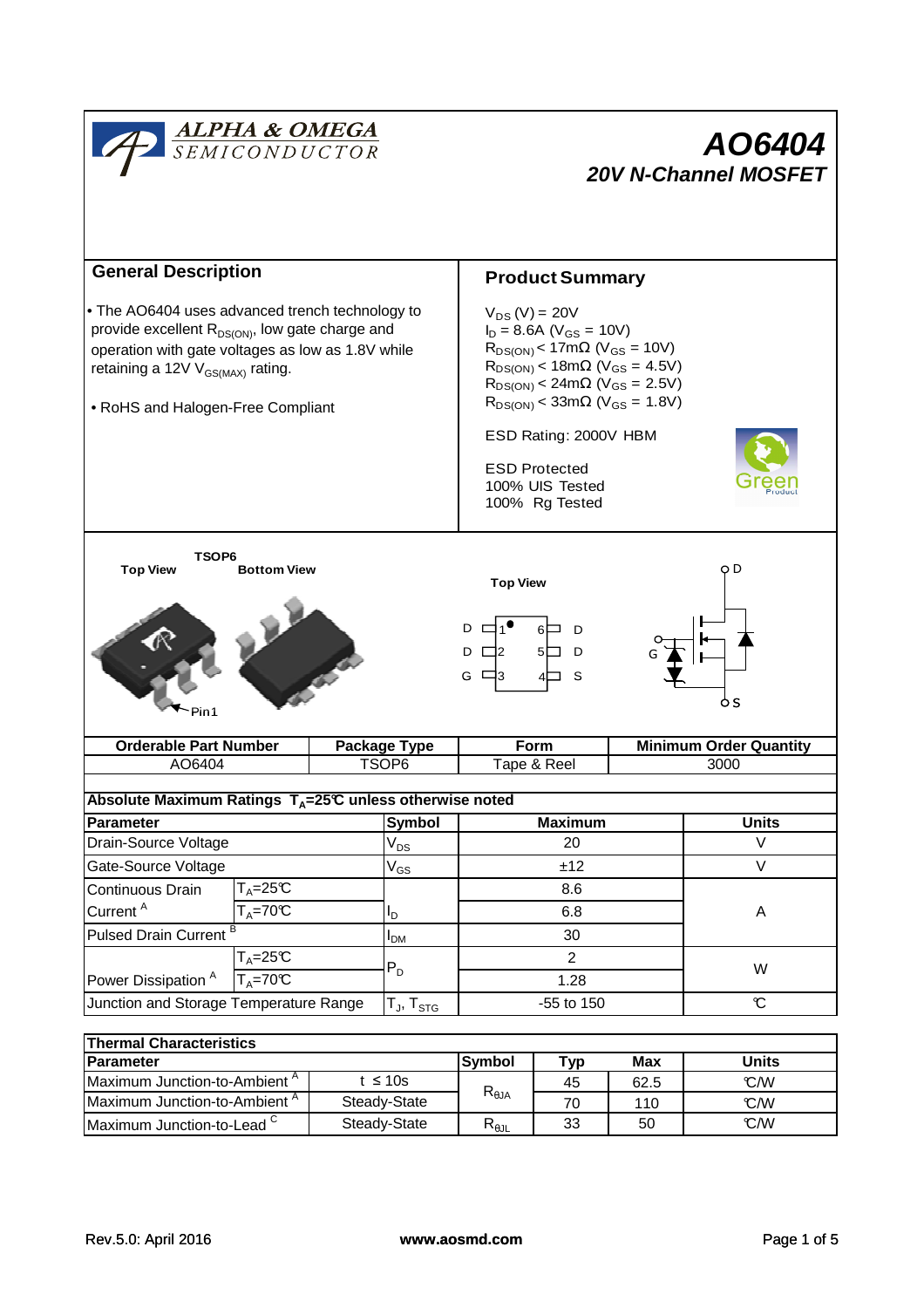### **Electrical Characteristics (TJ=25°C unless otherwise noted)**

| <b>Symbol</b>                                        | <b>Conditions</b><br><b>Parameter</b>                                      |                                                                                            |             | Min  | <b>Typ</b> | Max       | <b>Units</b> |  |  |  |  |
|------------------------------------------------------|----------------------------------------------------------------------------|--------------------------------------------------------------------------------------------|-------------|------|------------|-----------|--------------|--|--|--|--|
| <b>STATIC PARAMETERS</b>                             |                                                                            |                                                                                            |             |      |            |           |              |  |  |  |  |
| <b>BV<sub>DSS</sub></b>                              | Drain-Source Breakdown Voltage                                             | $I_D = 250 \mu A$ , $V_{GS} = 0V$                                                          |             | 20   |            |           | $\vee$       |  |  |  |  |
| $I_{DSS}$                                            | Zero Gate Voltage Drain Current                                            | $V_{DS}$ =16V, $V_{GS}$ =0V                                                                |             |      |            | 10        |              |  |  |  |  |
|                                                      |                                                                            |                                                                                            | $T_J = 55C$ |      |            | 25        | μA           |  |  |  |  |
| $I_{GSS}$                                            | Gate-Body leakage current                                                  | $V_{DS} = 0V$ , $V_{GS} = \pm 10V$                                                         |             |      |            | 10        | μA           |  |  |  |  |
| <b>BV<sub>GSO</sub></b>                              | Gate-Source Breakdown Voltage                                              | V <sub>DS</sub> =0V, I <sub>G</sub> =±250uA                                                |             | ±12  |            |           | $\vee$       |  |  |  |  |
| $V_{GS(th)}$                                         | Gate Threshold Voltage                                                     | V <sub>DS</sub> =V <sub>GS</sub> I <sub>D</sub> =250µA                                     |             | 0.5  | 0.75       | 1         | V            |  |  |  |  |
| $I_{D(ON)}$                                          | On state drain current                                                     | $V_{GS} = 4.5V$ , $V_{DS} = 5V$                                                            |             | 30   |            |           | A            |  |  |  |  |
| $R_{DS(ON)}$                                         | <b>Static Drain-Source On-Resistance</b>                                   | $V_{GS}$ =10V, $I_{D}$ =8.5A                                                               |             |      | 13.4       | 17        |              |  |  |  |  |
|                                                      |                                                                            |                                                                                            | $TJ=125C$   |      | 16         | 20        | $m\Omega$    |  |  |  |  |
|                                                      |                                                                            | V <sub>GS</sub> =4.5V, I <sub>D</sub> =5A                                                  |             |      | 14.8       | 18        | $m\Omega$    |  |  |  |  |
|                                                      |                                                                            | $V_{GS}$ =2.5V, $I_{D}$ =4A                                                                |             |      | 18.8       | 24        | $m\Omega$    |  |  |  |  |
|                                                      |                                                                            | $V_{GS}$ =1.8V, $I_D$ =3A                                                                  |             | 25.5 | 33         | $m\Omega$ |              |  |  |  |  |
| $g_{FS}$                                             | <b>Forward Transconductance</b><br>V <sub>DS</sub> =5V, I <sub>D</sub> =8A |                                                                                            |             | 36   |            | S         |              |  |  |  |  |
| $\rm V_{SD}$                                         | Diode Forward Voltage                                                      | $IS=1A, VGS=0V$                                                                            |             |      | 0.73       | 1         | $\vee$       |  |  |  |  |
| Maximum Body-Diode Continuous Current<br>$I_{\rm S}$ |                                                                            |                                                                                            |             |      |            | 2.9       | A            |  |  |  |  |
|                                                      | <b>DYNAMIC PARAMETERS</b>                                                  |                                                                                            |             |      |            |           |              |  |  |  |  |
| $C_{iss}$                                            | Input Capacitance                                                          | $V_{GS}$ =0V, $V_{DS}$ =10V, f=1MHz                                                        |             |      | 1810       | 2200      | pF           |  |  |  |  |
| $\overline{C_{\text{oss}}}$                          | <b>Output Capacitance</b>                                                  |                                                                                            |             |      | 232        |           | pF           |  |  |  |  |
| $\mathsf{C}_{\text{rss}}$                            | Reverse Transfer Capacitance                                               |                                                                                            |             |      | 200        |           | pF           |  |  |  |  |
| $R_{q}$                                              | Gate resistance                                                            | $V_{GS}$ =0V, $V_{DS}$ =0V, f=1MHz                                                         |             |      | 1.6        | 2.2       | Ω            |  |  |  |  |
|                                                      | <b>SWITCHING PARAMETERS</b>                                                |                                                                                            |             |      |            |           |              |  |  |  |  |
| $Q_g$                                                | <b>Total Gate Charge</b>                                                   | $V_{GS}$ =4.5V, $V_{DS}$ =10V, $I_{D}$ =8.5A                                               |             |      | 17.9       | 22        | nС           |  |  |  |  |
| $Q_{gs}$                                             | Gate Source Charge                                                         |                                                                                            |             |      | 1.5        |           | nC           |  |  |  |  |
| $Q_{gd}$                                             | Gate Drain Charge                                                          |                                                                                            |             |      | 4.7        |           | nC           |  |  |  |  |
| $t_{D(0n)}$                                          | Turn-On DelayTime                                                          | $V_{GS}$ =10V, $V_{DS}$ =10V, R <sub>L</sub> =1.2 $\Omega$ ,<br>$R_{\text{GEN}} = 3\Omega$ |             |      | 2.5        |           | ns           |  |  |  |  |
| $\mathsf{t}_\mathsf{r}$                              | Turn-On Rise Time                                                          |                                                                                            |             |      | 7.2        |           | ns           |  |  |  |  |
| $t_{D(off)}$                                         | <b>Turn-Off DelayTime</b>                                                  |                                                                                            |             |      | 49         |           | ns           |  |  |  |  |
| $t_f$                                                | <b>Turn-Off Fall Time</b>                                                  |                                                                                            |             |      | 10.8       |           | ns           |  |  |  |  |
| $\mathfrak{t}_{\text{rr}}$                           | <b>Body Diode Reverse Recovery Time</b>                                    | $I_F = 8.5A$ , dl/dt=100A/ $\mu$ s                                                         |             |      | 22         | 27        | ns           |  |  |  |  |
| $Q_{rr}$                                             | $I_F = 8.5A$ , dl/dt=100A/ $\mu$ s<br>Body Diode Reverse Recovery Charge   |                                                                                            |             | 9.8  |            | nC        |              |  |  |  |  |

A: The value of R<sub>BJA</sub> is measured with the device mounted on 1in<sup>2</sup> FR-4 board with 2oz. Copper, in a still air environment with T<sub>A</sub>=25°C. The value in any given application depends on the user's specific board design. The current rating is based on the  $t \leq 10$ s thermal resistance rating.

B: Repetitive rating, pulse width limited by junction temperature.

C. The R<sub> $\theta$ JA</sub> is the sum of the thermal impedence from junction to lead R<sub> $\theta$ JL</sub> and lead to ambient.

D. The static characteristics in Figures 1 to 6,12,14 are obtained using 80 µs pulses, duty cycle 0.5% max.

E. These tests are performed with the device mounted on 1 in <sup>2</sup> FR-4 board with 2oz. Copper, in a still air environment with  $T_A=25^\circ$  C. The SOA curve provides a single pulse rating.

APPLICATIONS OR USE AS CRITICAL COMPONENTS IN LIFE SUPPORT DEVICES OR SYSTEMS ARE NOT AUTHORIZED. AOS DOES NOT ASSUME ANY LIABILITY ARISING OUT OF SUCH APPLICATIONS OR USES OF ITS PRODUCTS. AOS RESERVES THE RIGHT TO IMPROVE PRODUCT DESIGN,FUNCTIONS AND RELIABILITY WITHOUT NOTICE.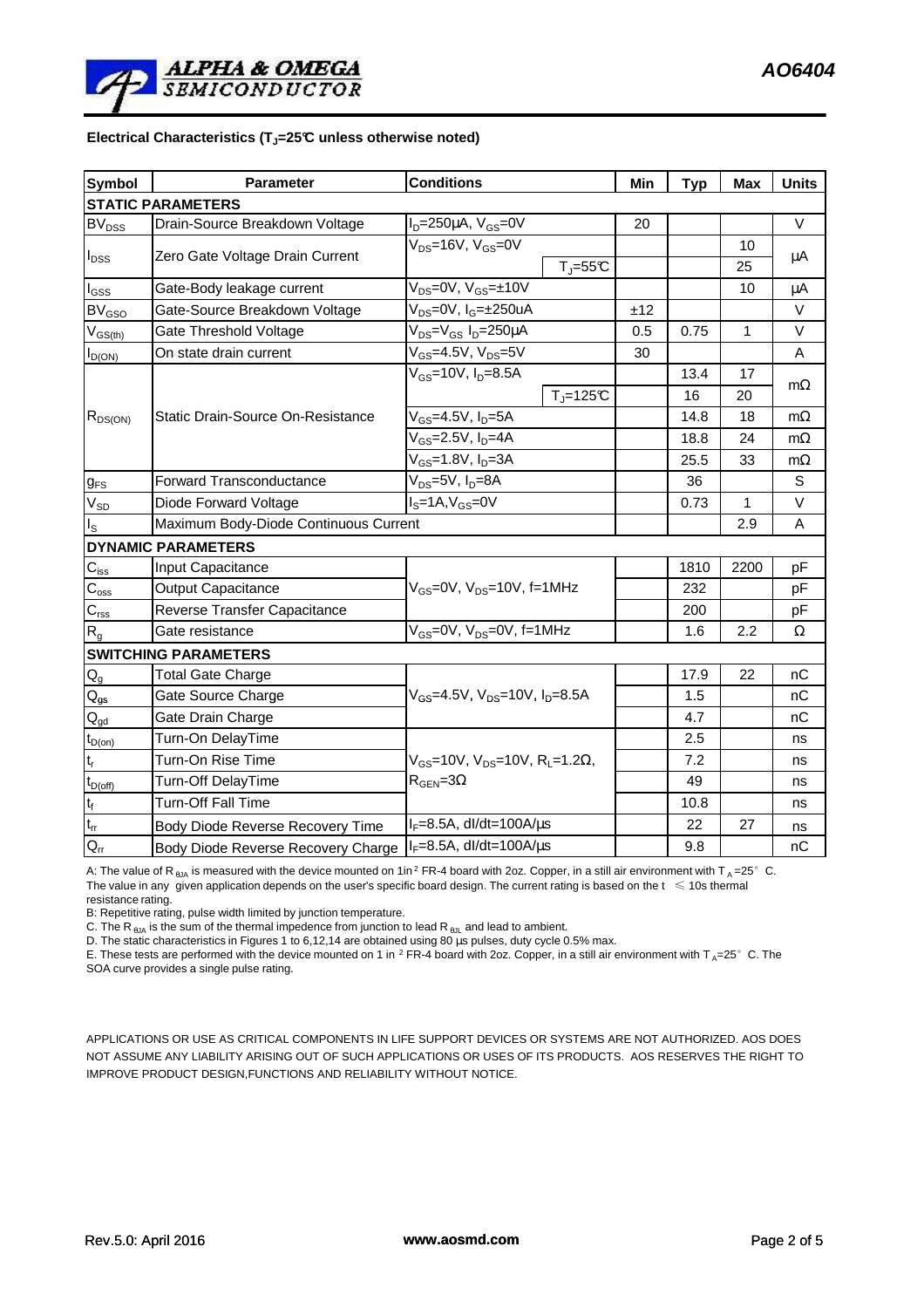TYPICAL ELECTRICAL AND THERMAL CHARACTERISTICS

**ALPHA & OMEGA**<br>SEMICONDUCTOR

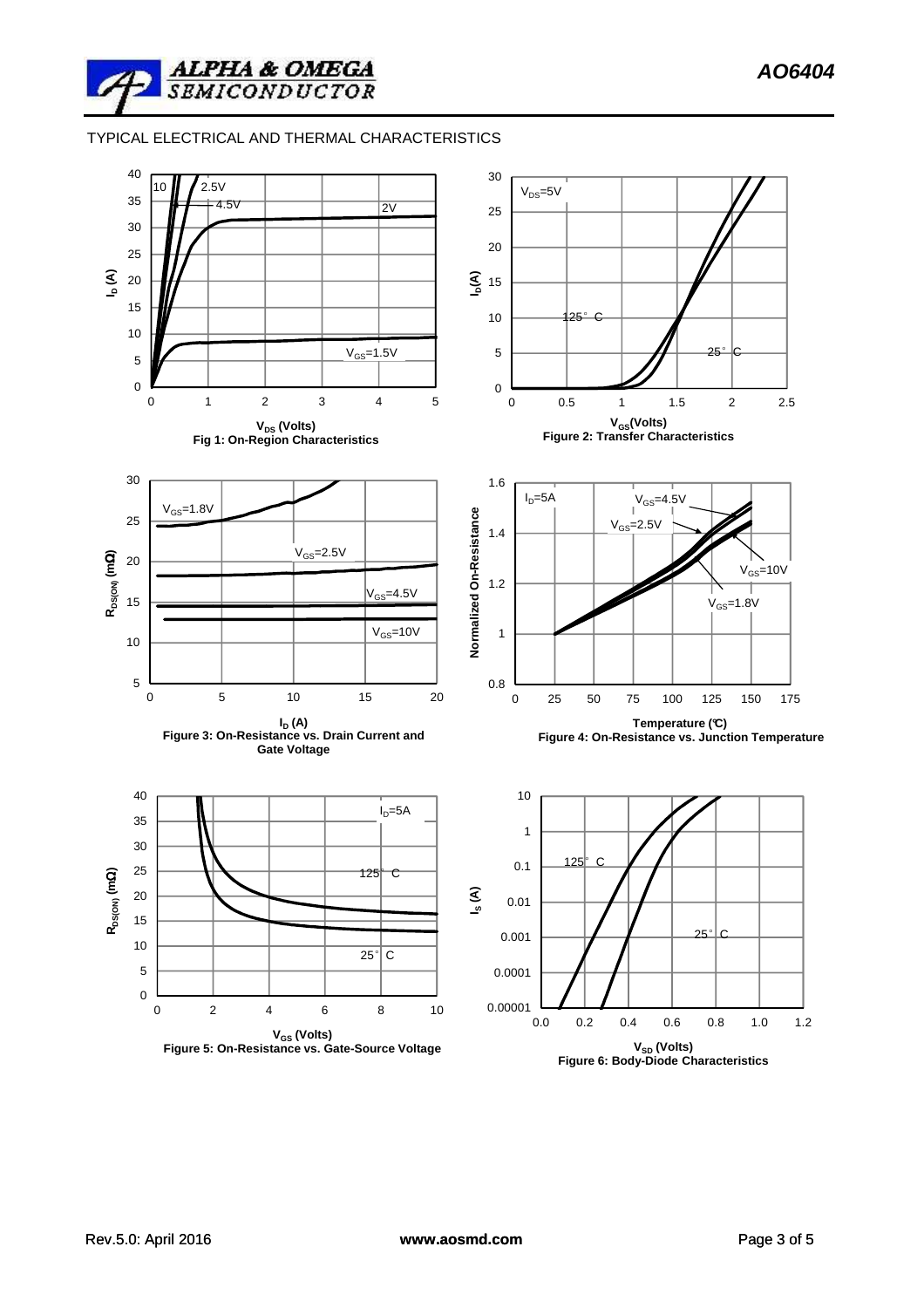

## **TYPICAL ELECTRICAL AND THERMAL CHARACTERISTICS**